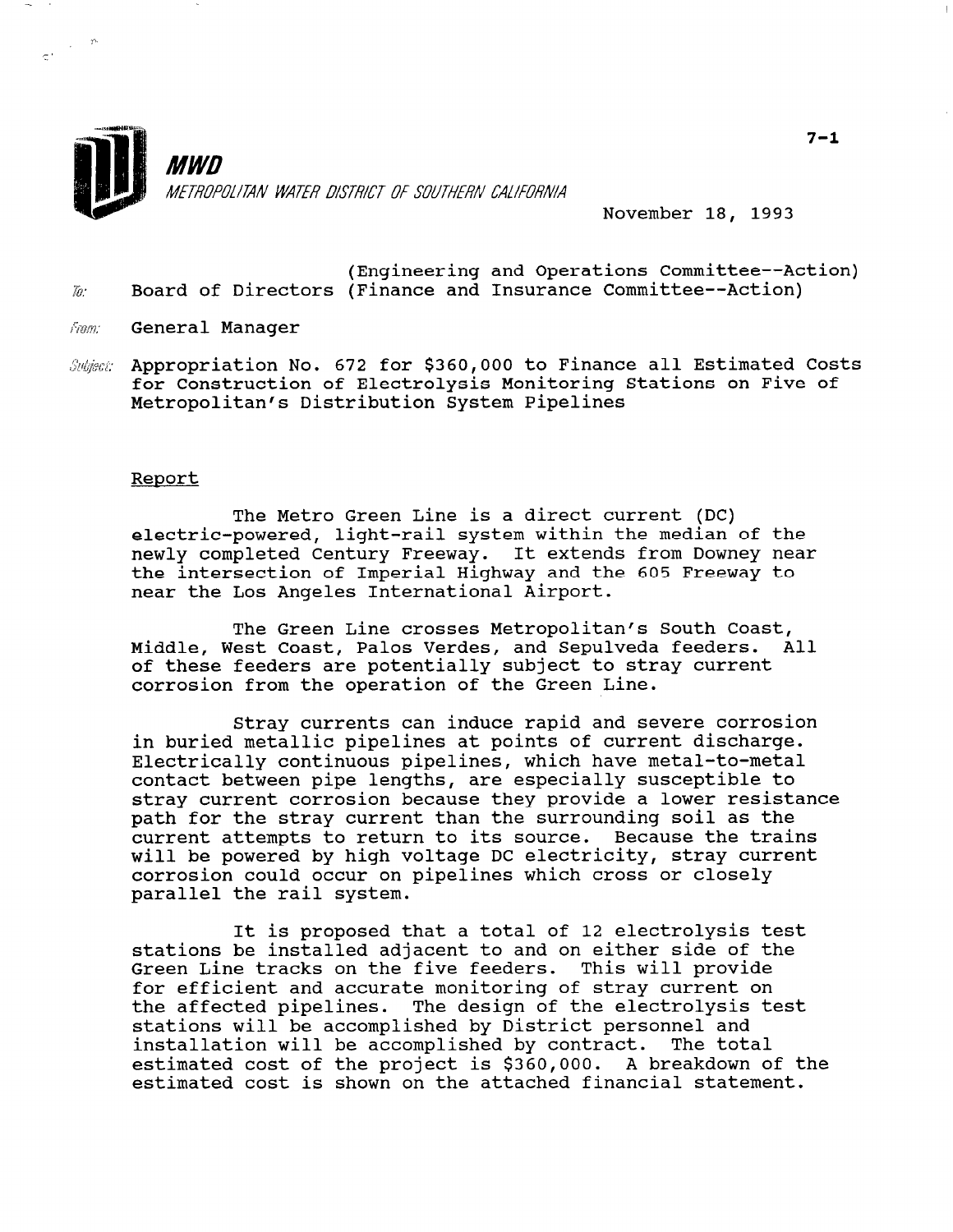Board of Directors -2- November 18, 1993

 $\mathbf{z}_\mathrm{L}$ 

The proposed project is exempt from the provisions of the California Environmental Quality Act because it consists of minor modifications to existing facilities with no expansion of use.

#### Board Committee Assignments

This letter is referred for action to:

The Engineering and Operations Committee because of its jurisdiction over the initiation, scheduling, contracting, and performance of construction programs, pursuant to Administration Code Section 2431(b); and

The Finance and Insurance Committee because of its jurisdiction over appropriations, pursuant to Administrative Code Section 2441(d).

Recommendations

## ENGINEERING AND OPERATIONS COMMITTEE FOR ACTION.

It is recommended that the Board authorize the General Manager to have all work performed, other than work to be performed under competitively bid contracts involving an expenditure of \$250,000 or more, for the design and construction of the 12 permanent electrolysis test stations.

## FINANCE AND INSURANCE COMMITTEE FOR ACTION.

It is recommended that the Board authorize Appropriation No. 672 in the amount of \$360,000 from the Pay-As-You-Go Fund to finance all estimated costs for the design and construction of 12 permanent electrolysis test stations.

CHT: jj/rs (bdap:apr-672.cht-11103)

Attachments